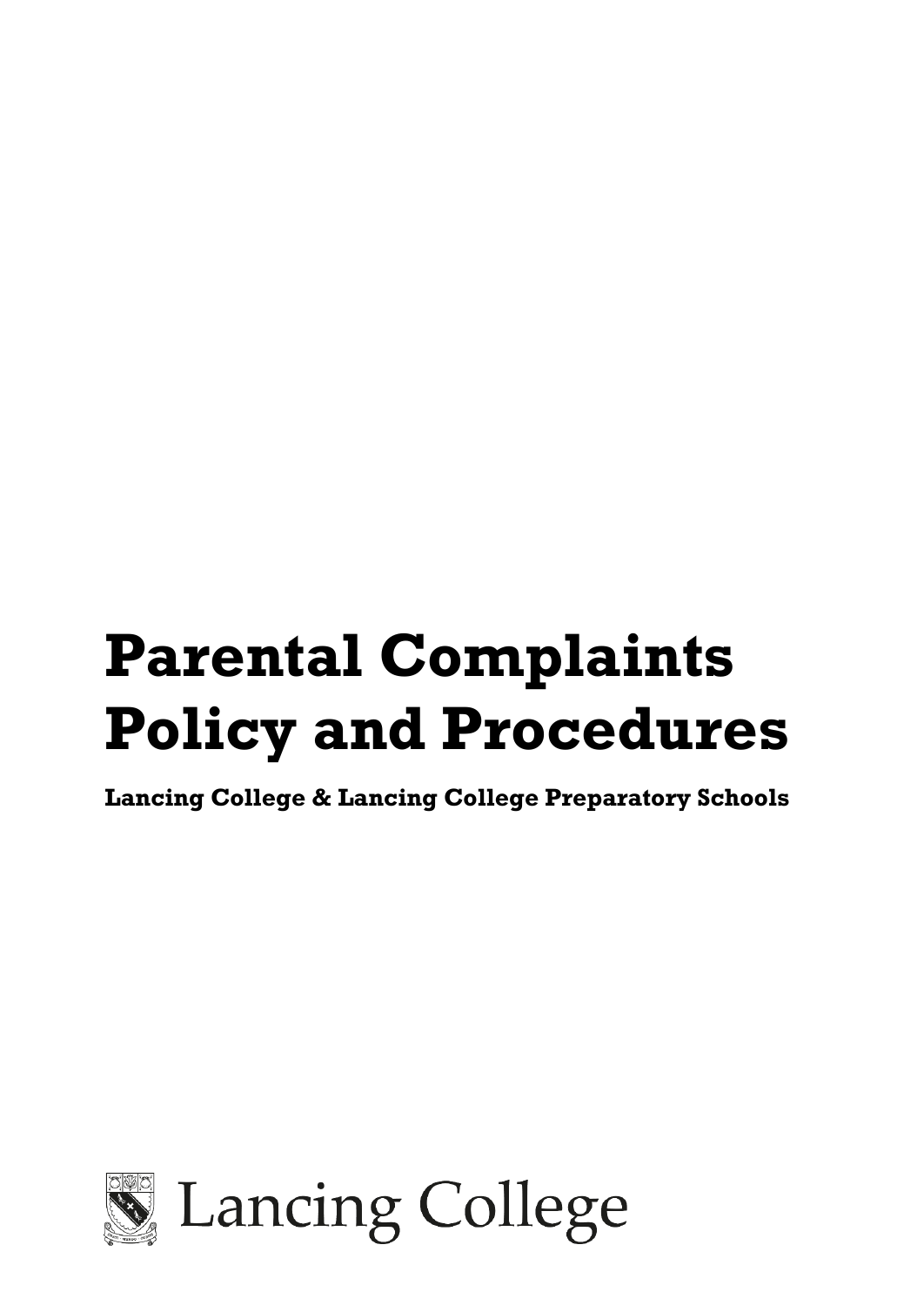# **Contents**

| $\mathbf 1$ |                                                                             |                |
|-------------|-----------------------------------------------------------------------------|----------------|
| 2           |                                                                             |                |
| 3           | Early Years Foundation Stage (EYFS) Nursery, Pre-School, Reception children | $\overline{4}$ |
| 4           |                                                                             | 4              |
| 5           |                                                                             |                |
| 6           |                                                                             |                |
| 7           |                                                                             |                |
| 8           |                                                                             |                |
| 9           |                                                                             |                |
| 10          |                                                                             |                |
|             |                                                                             |                |
|             |                                                                             |                |
|             |                                                                             |                |
|             |                                                                             |                |
|             |                                                                             |                |

# **Appendix**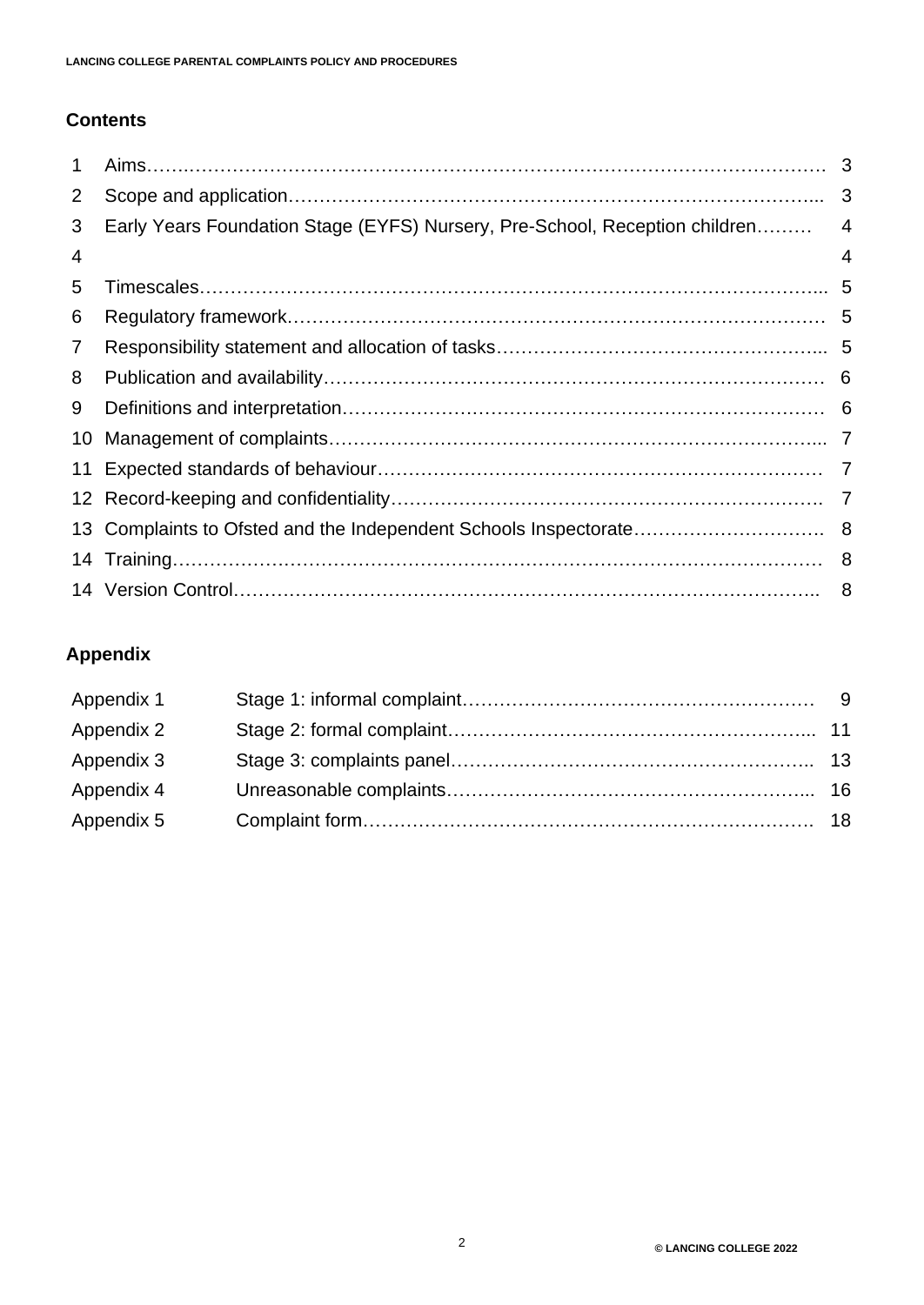# **1 Aims**

- 1.1 This is the complaints policy of the Lancing College Senior School and Sixth Form and its Preparatory Schools [hereafter 'Lancing College']
- 1.2 The aims of this policy and related procedures are to provide a framework for the resolution of complaints which:
	- 1.2.1 allows for their resolution informally and sets out the College's formal procedures where this is not achievable;
	- 1.2.2 is easily accessible and publicised, simple to understand and use and impartial and non-adversarial;
	- 1.2.3 enables a full and fair investigation where appropriate;
	- 1.2.4 respects people's desire for confidentiality;
	- 1.2.5 addresses all the points at issue and provides an effective response and appropriate redress, where necessary;
	- 1.2.6 provides information to the College's senior management team so that services can be improved and any systemic issues can be identified and addressed; and
	- 1.2.7 helps to create a culture of safety, equality and protection.

### **2 Scope and Application**

- 2.1 This policy applies to the Lancing College Senior School and Sixth Form and its Preparatory Schools.
- 2.2 This policy applies only to complaints by parents. The College has separate grievance and whistleblowing policies to cover concerns that a member of staff may have and to cover concerns raised by pupils.
- 2.3 This policy applies to any expression of dissatisfaction however made about actions taken, or a lack of action, by the College where a parent seeks action by the College.
- 2.4 This policy does not apply to exclusions, to which the College's *expulsion and removal: review procedure* applies.
- 2.5 This policy applies to complaints from each of the following:
	- 2.5.1 a Parent or Parents of current pupils;
	- 2.5.2 a Parent or Parents of former pupils if the complaint was initially raised when the pupil was registered at the school
	- 2.5.3 References to a Parent, in relation to a child or young person, includes any person who is not a parent but who has parental responsibility, or who has care of a pupil.
- 2.6 The College will not normally investigate anonymous complaints.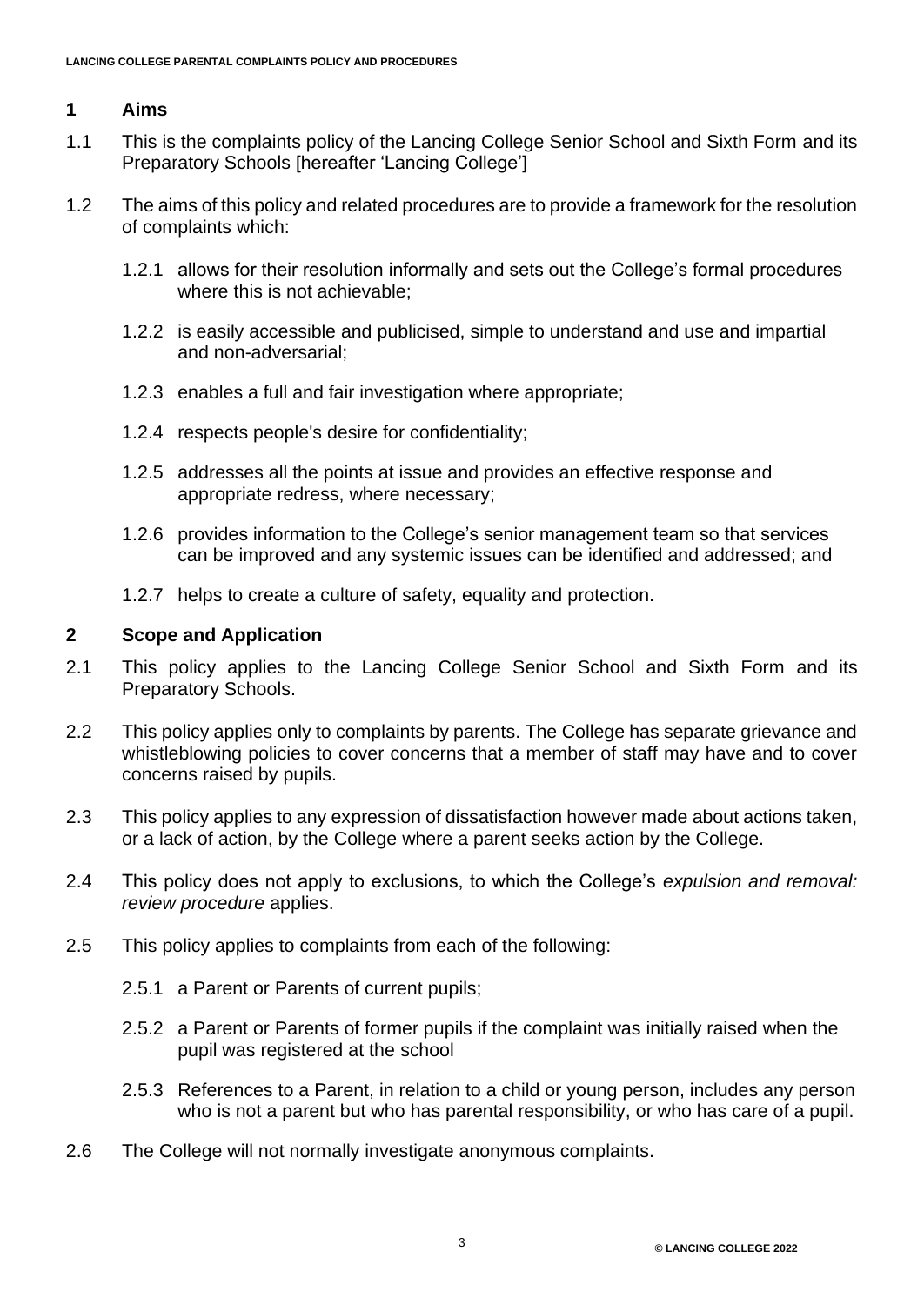- 2.7 If appropriate, the College will acknowledge that a complaint is upheld, wholly or in part. In addition, it may offer:
	- 2.7.1 an explanation;
	- 2.7.2 an admission that it could have been handled differently or better;
	- 2.7.3 an assurance that the College will try to ensure that the event complained of will not happen again and an explanation of the steps taken in this respect;
	- 2.7.4 an undertaking to review policies and / or procedures;
	- 2.7.5 an apology.
- 2.8 Requests for financial awards, such as claims for compensation, damages or fee refunds, are beyond the scope of the College's complaints procedures
- 2.9 All parents should be aware that regardless of the nature of a complaint and whether or not it is upheld, parents are not entitled to details of any related sanctions imposed on staff, pupils or parents for reasons of data protection and confidentiality.
- 2.10 There may be occasions when it is necessary or reasonable to deviate from this complaints procedure if this is reasonable and justified. Complainants will be notified of the changes. In the light of the current COVID-19 pandemic, the school will make every effort to adhere to the timescales indicated above but may require additional flexibilities as a consequence of disruption to usual working practices or staff absence.
- 2.11 The College encourages anyone else with any concerns about the College's operation to raise them with the College. They are asked to do so by writing to the Head or Chair of Governors, setting out their concerns and the action sought.

#### **3 Early Years Foundation Stage (EYFS) Nursery, Pre-School, Reception children**

- 3.1 The complaints procedure for parents with children in this part of the school is similar to the whole school procedure but has some distinctive aspects for this age range.
- 3.2 For the EYFS
	- A record of complaints and their outcome is kept for at least three years
	- Parents may contact Ofsted (and/or ISI the Independent Schools Inspectorate) at any stage of the complaints' procedure if their complaint is about fulfilment of EYFS requirements. The Ofsted phone number is 0300 123 4666 and the ISI phone number is 020 7600 0100
	- All written complaints relating to the fulfilment of the EYFS requirements are investigated and complainants will receive notification of the outcome of the investigation within 28 school working days of receiving the complaint.
- 
- $\frac{4}{4.1}$ We will provide Ofsted, and ISI, on request with a written record of all complaints made within a specified period and the action taken as a result of each complaint.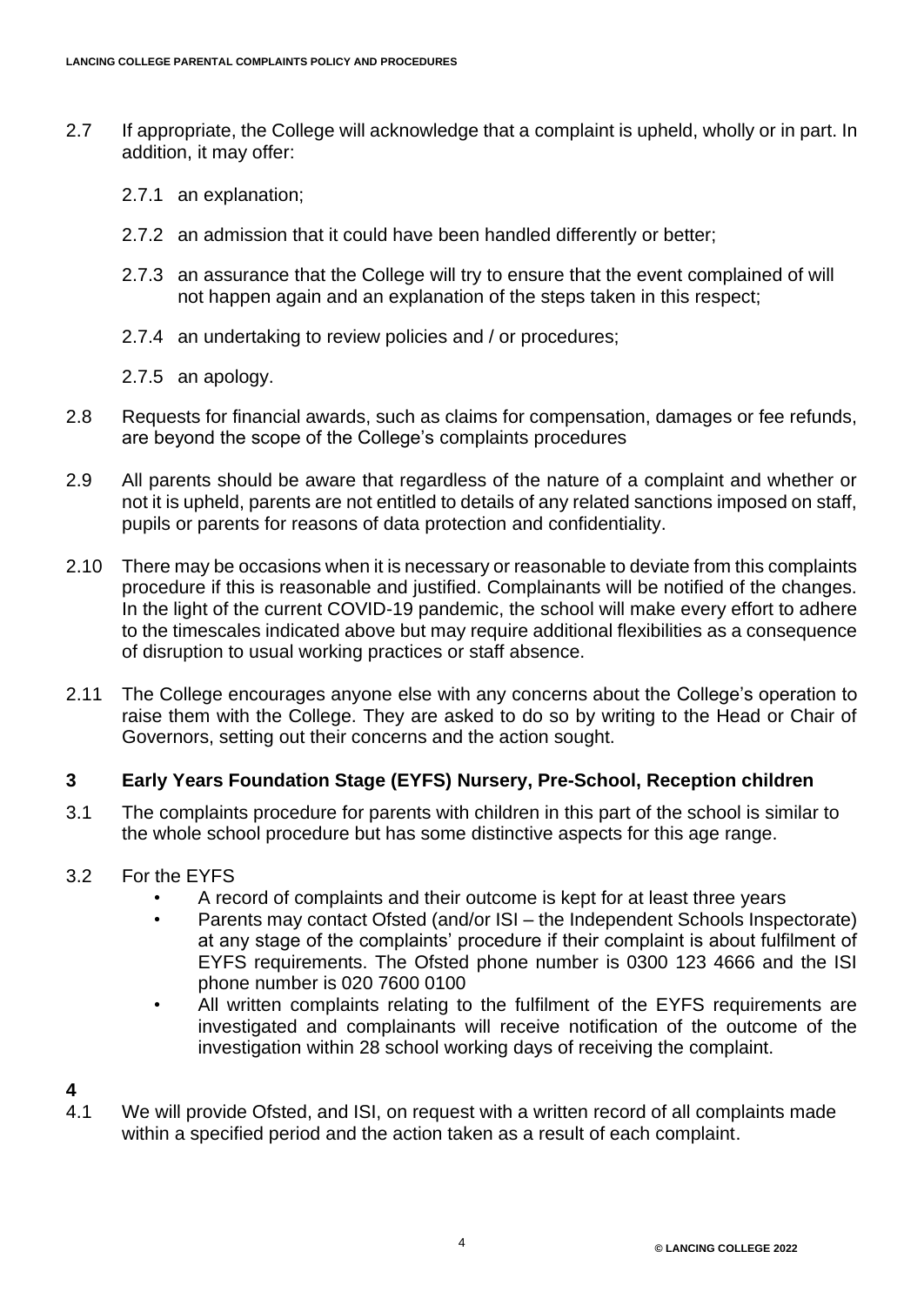#### **5 Timescales**

The College aims to resolve all complaints efficiently and promptly and Parents are encouraged to bring any matter causing concern to the College's attention as soon as possible. Whenever possible, a complaint should be raised within three months of the incident, or where a series of associated incidents have occurred, within three months of the last of these incidents. The College will however consider complaints made within up to 12 months if exceptional circumstances apply. A complaint raised after three months should therefore include details of the issues which led to the delay.

- 5.1 Timescales for each stage of the College's complaints procedure are set out below. It is expected that the management of every complaint will progress in a timely manner. Where there are exceptional circumstances resulting in a delay to the timescales for a stage of the complaints procedure (such as other bodies investigating aspects of the complaint), the College will notify the parent and inform them of the new timescales as soon as possible.
- 5.2 Complaints which are raised in the school holidays will usually be deemed to have been received on the first working day after receipt.
- 5.3 If a Parent commences legal action against the College in relation to their complaint, the Head or Chair of Governors will consider whether or not to suspend the complaints procedure until those proceedings have been concluded.

#### **6 Regulatory Framework**

- 6.1 This policy has been prepared to meet the College's responsibilities under:
	- 6.1.1 Education (Independent School Standards) Regulations 2014 (ISSR);
	- 6.1.2 Boarding schools: national minimum standards (Department for Education (DfE), April 2015);
	- 6.1.3 Education and Skills Act 2008;
	- 6.1.4 Children Act 1989;
	- 6.1.5 Data Protection Act 2018 and General Data Protection Regulation (GDPR); and
	- 6.1.6 Equality Act 2010.
- 6.2 The following School policies, procedures and resource materials are relevant to this policy:

6.2.1 The Terms and Conditions.

#### **7 Responsibility Statement and Allocation of Tasks**

- 7.1 The Governing Body has overall responsibility for all matters which are the subject of this policy.
- 7.2 To ensure the efficient discharge of its responsibilities under this policy, the Governing Body has allocated the following tasks: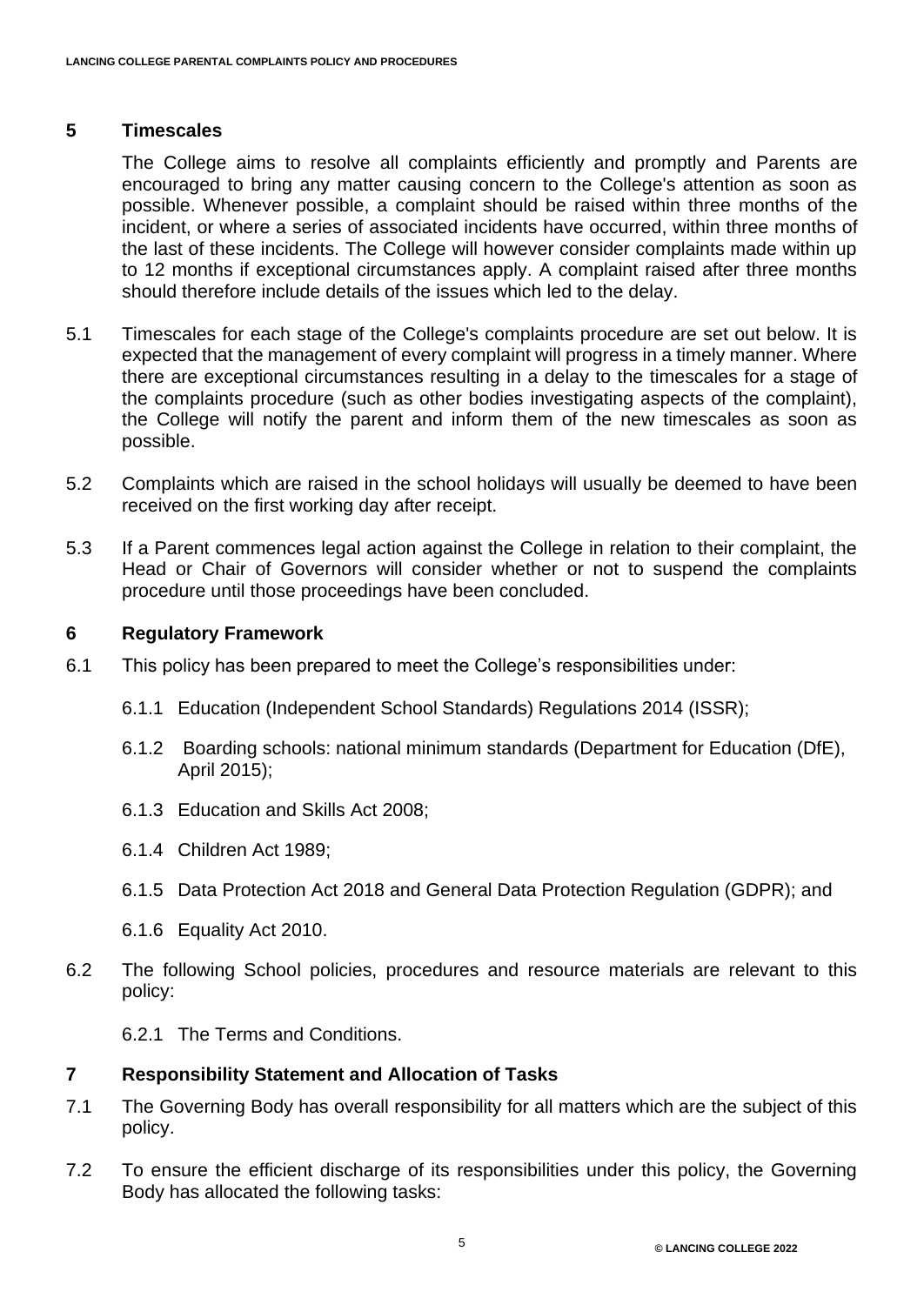| <b>Task</b>                                                                                                                                                                 | <b>Allocated to</b>                                                                          | When / frequency of review       |
|-----------------------------------------------------------------------------------------------------------------------------------------------------------------------------|----------------------------------------------------------------------------------------------|----------------------------------|
| Keeping the policy up to<br>date and compliant with<br>the law and best practice                                                                                            | The Senior Deputy Head<br>and Heads of the<br><b>Preparatory Schools</b>                     | As required, and at least termly |
| Monitoring the<br>implementation of the<br>policy                                                                                                                           | The Head Master, the<br>Senior Deputy Head and<br>Heads of the Preparatory<br><b>Schools</b> | As required, and at least termly |
| Maintaining up to date<br>records of all information<br>created in relation to the<br>policy and its<br>implementation as<br>required by the GDPR<br>and the ISSR           | The Head Master's PA and<br>the school secretaries of<br>the Preparatory Schools             | As required, and at least termly |
| Seeking input via parent<br>and pupil questionnaires<br>from interested groups<br>(such as pupils and<br>parent) to consider<br>improvements to the<br>College's procedures | Senior Deputy Head and<br>Exec. Director of External<br><b>Relations</b>                     | Annually                         |

#### **8 Publication and Availability**

- 8.1 This policy is available in hard copy on request.
- 8.2 A copy of the policy is available for inspection from the Head Master's Office during a working day.
- 8.3 This policy can be made available in large print or other accessible format if required and the College will make other reasonable adjustments required to enable complainants to access and complete this procedure, such as holding meetings in accessible locations.
- 8.4 Information regarding the number of complaints registered under the formal procedure of this policy during the preceding school year is available to parents of pupils and parents of prospective pupils and, on request, to the Chief Inspector, the Secretary of State or an independent inspectorate. The school makes this available if requested in writing to the Head Master.

#### **9 Definitions and Interpretation**

- 9.1 Where the following words or phrases are used in this policy:
	- 9.1.1 References to working days mean Monday to Friday, when the College is open during term time. The dates of terms are published on the College's website. In the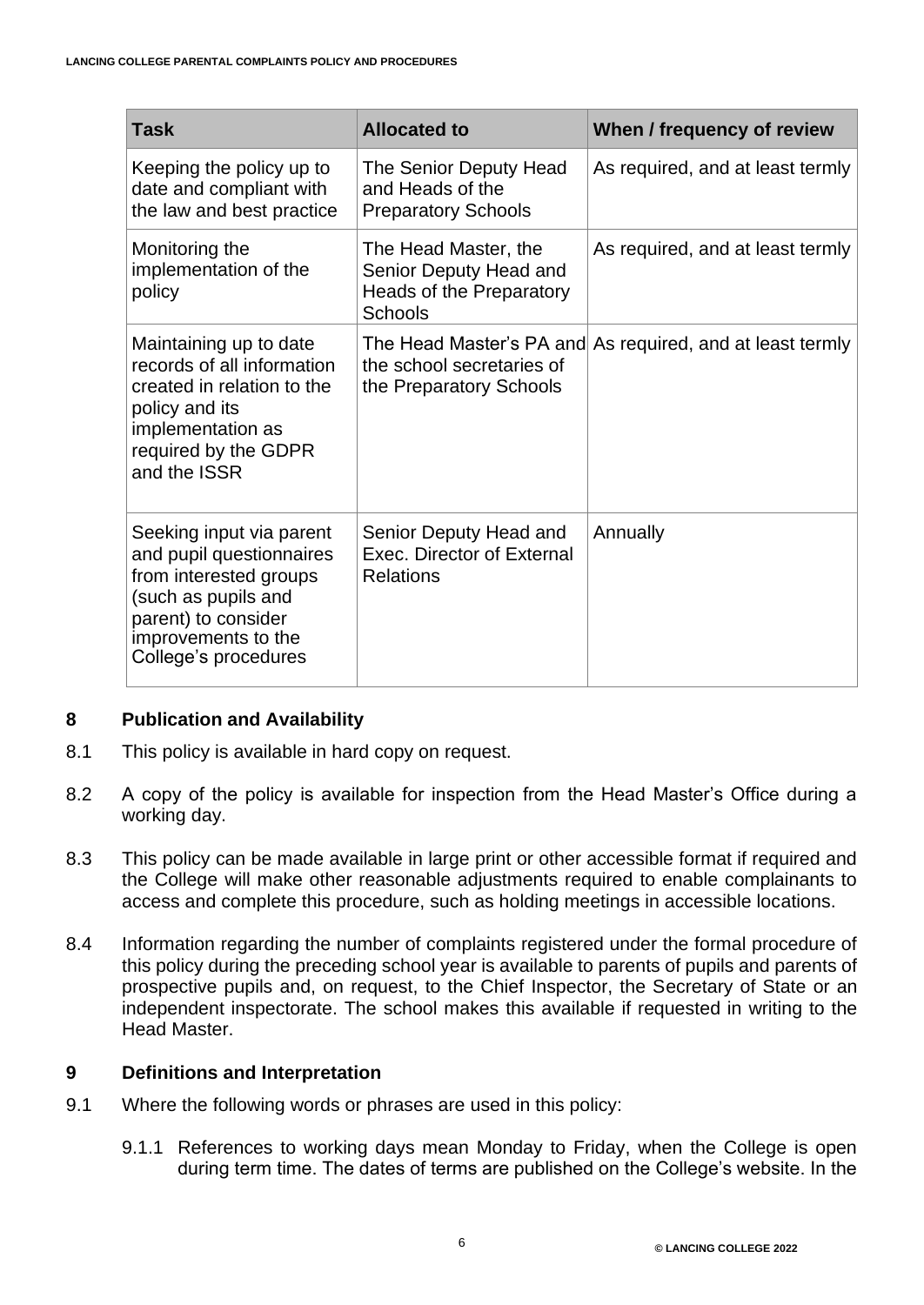event that the application of this definition is likely to introduce excessive delays, due to intervening School holidays, the College's approach is to take sensible and reasonable steps so as to minimise any hardship or unfairness arising from such delays.

#### **10 Management of Complaints**

10.1 The College's policy allows for complaints to be considered at three stages:

Stage 1: Informal raising of a complaint. Further details of this procedure are set out in Appendix 1.

Stage 2: A formal complaint in writing. Further details of this procedure are set out in Appendix 2.

Stage 3: Reference to a complaints panel. Further details of this procedure are set out in Appendix 3.

- 10.2 Separate procedures apply if:
	- 10.2.1 the Head expels or requires the removal of a pupil from the College and the parents seek a review of that decision. See the College's *expulsion and removal: review procedure* or
	- 10.2.2 To complaints by pupils. See the pupil complaints policy in the Pupils' Charter.

#### **11 Expected Standards of Behaviour**

- 11.1 While the College will not normally limit the contact complainants have with the school, attention is drawn to the information included in Appendix 4 which is drawn from:
	- 11.1.1 the Department for Education's Best practice advice for school complaints procedures 2021; and
	- 11.1.2 the Department for Education guidance Controlling access to school premises 2018.]

#### **12 Record-Keeping and Confidentiality**

- 12.1 All records created in accordance with this policy are managed in accordance with the College's policies that apply to the retention and destruction of records.
- 12.2 The College keeps a written record of all formal complaints, including the following:
	- 12.2.1 whether they were resolved at Stage 2 or Stage 3;
	- 12.2.2 the action taken by the College as a result of the complaints (regardless of whether they are upheld);
	- 12.2.3 whether the complaint relates to the College's boarding provision.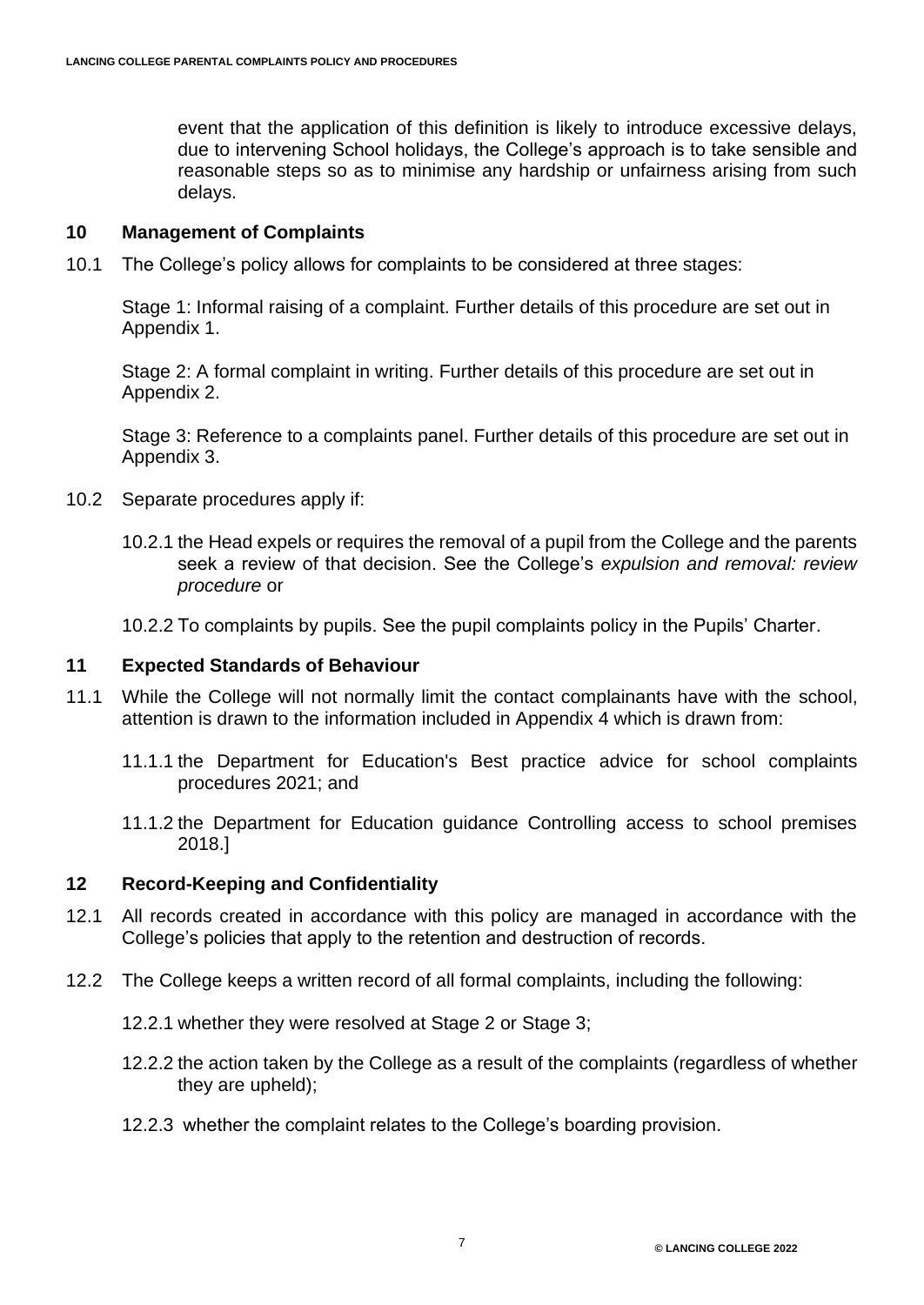- 12.3 The records created in accordance with this policy may contain personal data. The College has a privacy notice which explains how it will use personal data about pupils and parents. The privacy notice is published on the College's website.
- 12.4 College staff will ensure that they follow the College's data protection policies and procedures when handling personal data created in connection with this policy. This includes the College's data protection policy and information security policy.
- 12.5 In accordance with data protection principles, details of individual complaints will be kept only for as long as is considered to be reasonably necessary in the circumstances.
- 12.6 Complaints which do not have safeguarding implications will be retained for a minimum of seven years (a period determined by the six-year inspection cycle with allowance for unforeseen circumstances).
- 12.7 Correspondence, statements and records relating to individual complaints will be kept confidential except where access is requested by the Secretary of State or where disclosure is required in the course of an inspection or under other legal authority or court order.

#### **13 Complaints to the Independent Schools Inspectorate**

13.1 ISI can be contacted at concerns@isi.net or on 020 7600 0100.

#### **14 Training**

- 14.1 The College ensures that regular guidance and training is arranged on induction and at regular intervals thereafter so that staff and volunteers understand what is expected of them by this policy and have the necessary knowledge and skills to carry out their roles.
- 14.2 The level and frequency of training depends on the role of the individual member of staff..

#### **15 Version Control**

| Date of adoption of this policy     | March 2022                                                             |
|-------------------------------------|------------------------------------------------------------------------|
| Date of last review of this policy  | <b>March 2022</b>                                                      |
| Date for next review of this policy | <b>March 2023</b>                                                      |
| Policy owner (SMT)                  | Senior Deputy Head, Head Master and<br>Head of the Preparatory Schools |
| <b>Ratified By</b>                  | The Governing Body                                                     |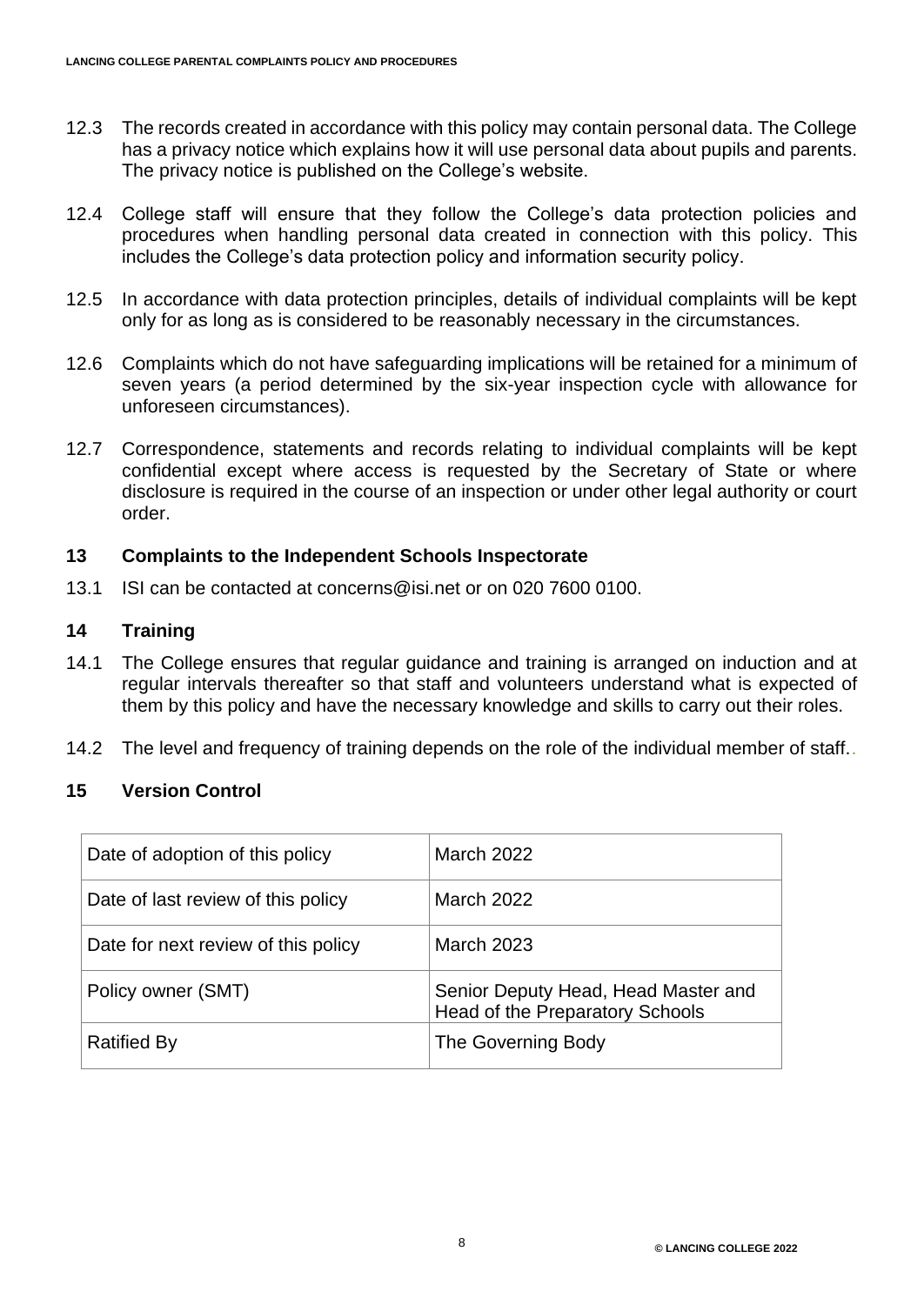# **Appendix 1 Stage 1: Informal Complaint**

# **1 Informal Resolution of a Complaint**

1.1 We hope and expect that most complaints can be resolved informally without the need to use the formal stages of the complaints procedure. For example, dissatisfaction about some aspect of teaching or pastoral care or a billing error should be able to be resolved by the relevant member of staff.

# **2 Who to Contact**

- 2.1 Where appropriate, complaints should initially be raised as follows:
	- 2.1.1 **educational issues**: if the matter relates to the classroom, the curriculum or special educational needs, please speak or write initially to the pupil's Housemaster/ Housemistress (Senior School and Sixth Form) or Form Teacher (Prep Schools). Your complaint may be passed to a more senior member of staff if appropriate;
	- 2.1.2 **pastoral care**: for complaints relating to matters outside the classroom, please speak or write to the pupil's Housemaster/ Housemistress (Senior School and Sixth Form) or Form Teacher (Prep Schools).
	- 2.1.3 **disciplinary matters**: a problem over any disciplinary action taken or a sanction imposed should be raised first of all with the member of staff who imposed it / the Assistant Head (Pastoral) (Senior School and Sixth Form) or Deputy Head (Prep Schools)
- 2.2 An informal complaint will be acknowledged by telephone, email or letter within five working days of receipt, indicating the action that is being taken and the likely timescales. Such action may include an investigation and / or a meeting with the parent.
- 2.3 Wherever appropriate, the College will ask the parent at the earliest stage what they think might resolve the issue.
- 2.4 The parent will usually receive a response to the complaint within 15 working days.
- 2.5 If the parent is dissatisfied with the response to the informal complaint or in the event that the complaint cannot be resolved by informal means, the parent may make a formal complaint under Stage 2 of this procedure as set out in Appendix 2.

# **3 Complaints about the Head Master or Preparatory School Head**

- 3.1 The procedure for dealing with an informal complaint about the Head Master/ Head is set out below:
	- 3.1.1 parents may choose to raise complaints directly with the Head Master/ Prep School Head (depending on setting) if they feel that the matter is capable of resolution informally. The complaint may be raised orally or in writing. If in writing, the College will not automatically treat the complaint as a formal (Stage 2) complaint and the Head will endeavour to resolve the complaint informally under Stage 1;
	- 3.1.2 the Head will acknowledge informal complaints within five working days and will seek to resolve the matter under this Stage 1 by means of direct conversation or a meeting with the parents, to be held within 15 working days of the initial complaint;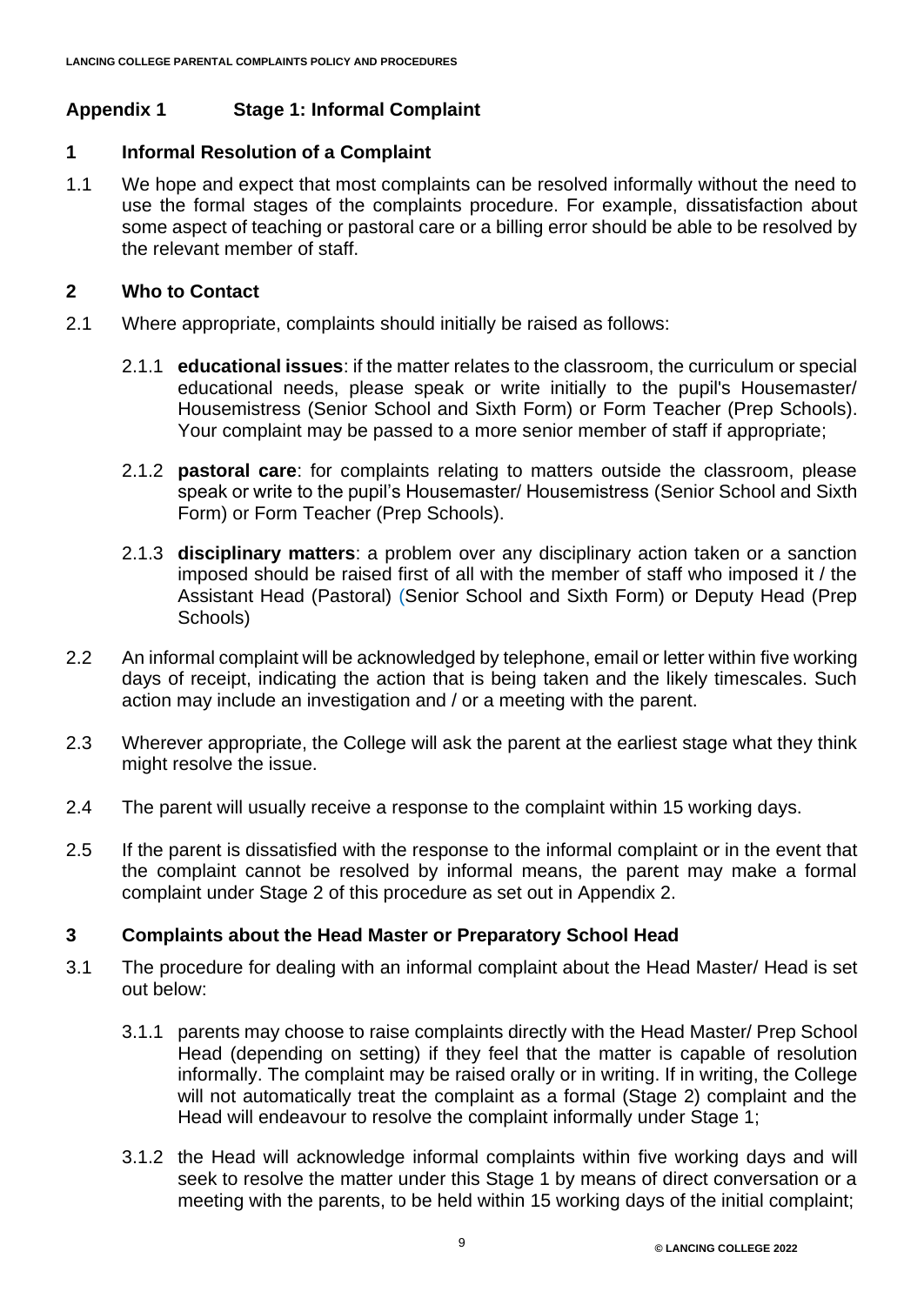- 3.1.3 if the parent is dissatisfied with the Head's response to the informal complaint or in the event that the complaint cannot be resolved by informal means, the parent may make a formal complaint under Stage 2 of this procedure as set out in Appendix 2.
- 3.2 Alternatively, parents may choose to make their complaint about the Head Master to the Chair of Governors or, if about the Head of the Prep School, to the Head Master of Lancing College. In this case, the complaint will be treated as a formal complaint under Stage 2 of this procedure as set out in Appendix 2.

#### **4 Complaints about the Governors**

4.1 Complaints about the Chair of Governors, any individual governor or the whole governing body should be addressed to the Clerk to the Governors via the School office. Please mark them as Private and Confidential.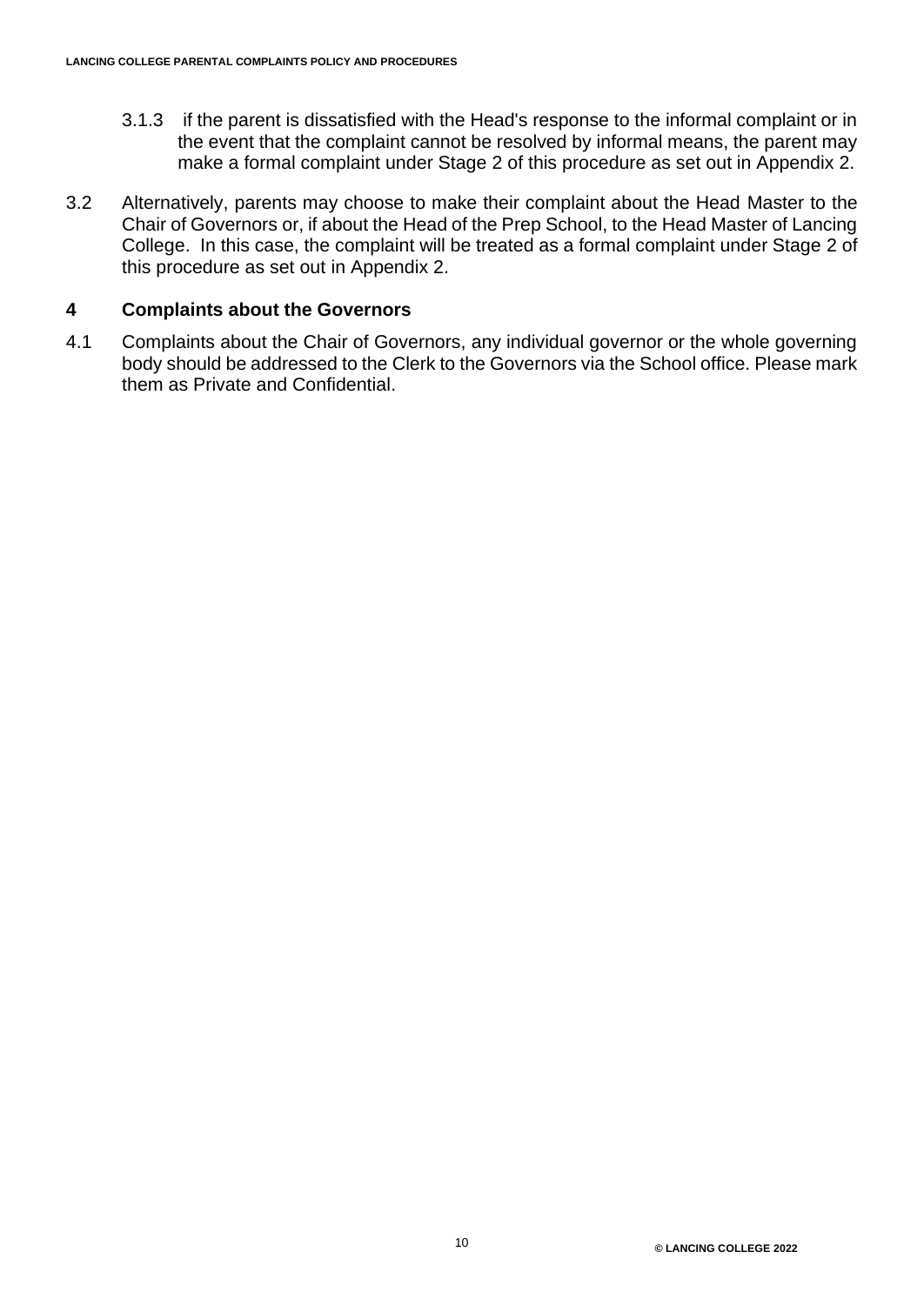# **Appendix 2 Stage 2: Formal Complaint**

#### **1 How to Make a Formal Complaint**

- 1.1 Complaints will usually only progress to Stage 2 after first being considered at the informal stage and only then if the parent indicates that they intend to escalate a matter to the formal stage.
- 1.2 The formal complaint should be in writing addressed to the Head Master usually within 15 working days from receipt of the response to their complaint and should include:
	- 1.2.1 The complainant's name and full contact details;
	- 1.2.2 details of the complaint and who it has previously been raised with;
	- 1.2.3 a copy of any relevant documents;
	- 1.2.4 and the outcome desired.
- 1.3 The complaint form in Appendix 5 can be used to submit a formal complaint.
- 1.4 The complaint will be acknowledged within three working days, indicating the action that is being taken and the likely timescales.

#### **2 Investigation**

- 2.1 The subject matter of the complaint will be investigated in the most appropriate manner, which may include some or all of the following steps:
	- 2.1.1 delegation of the investigation to a senior member of staff or third party;
	- 2.1.2 involvement of one or more Governors;
	- 2.1.3 request for additional information from the parent, including what they think might resolve the issue (if not already requested under Stage 1); and
	- 2.1.4 request for a conversation and / or a meeting with the parent personally and / or others with relevant knowledge of the circumstances to define the scope of the complaint and or assist in the investigation.
- 2.2 Written records will be kept of all meetings and interviews held in relation to the complaint. Where the investigation is conducted by someone else they will prepare a report on the investigation which will usually then be considered by the Head Master. Personal data may be redacted, and names anonymised or cyphered in line with data protection principles.

#### **3 Decision**

3.1 The parent will be notified by email or letter of the Stage 2 decision and the reasons for it, usually within 20 working days from receipt of the formal complaint.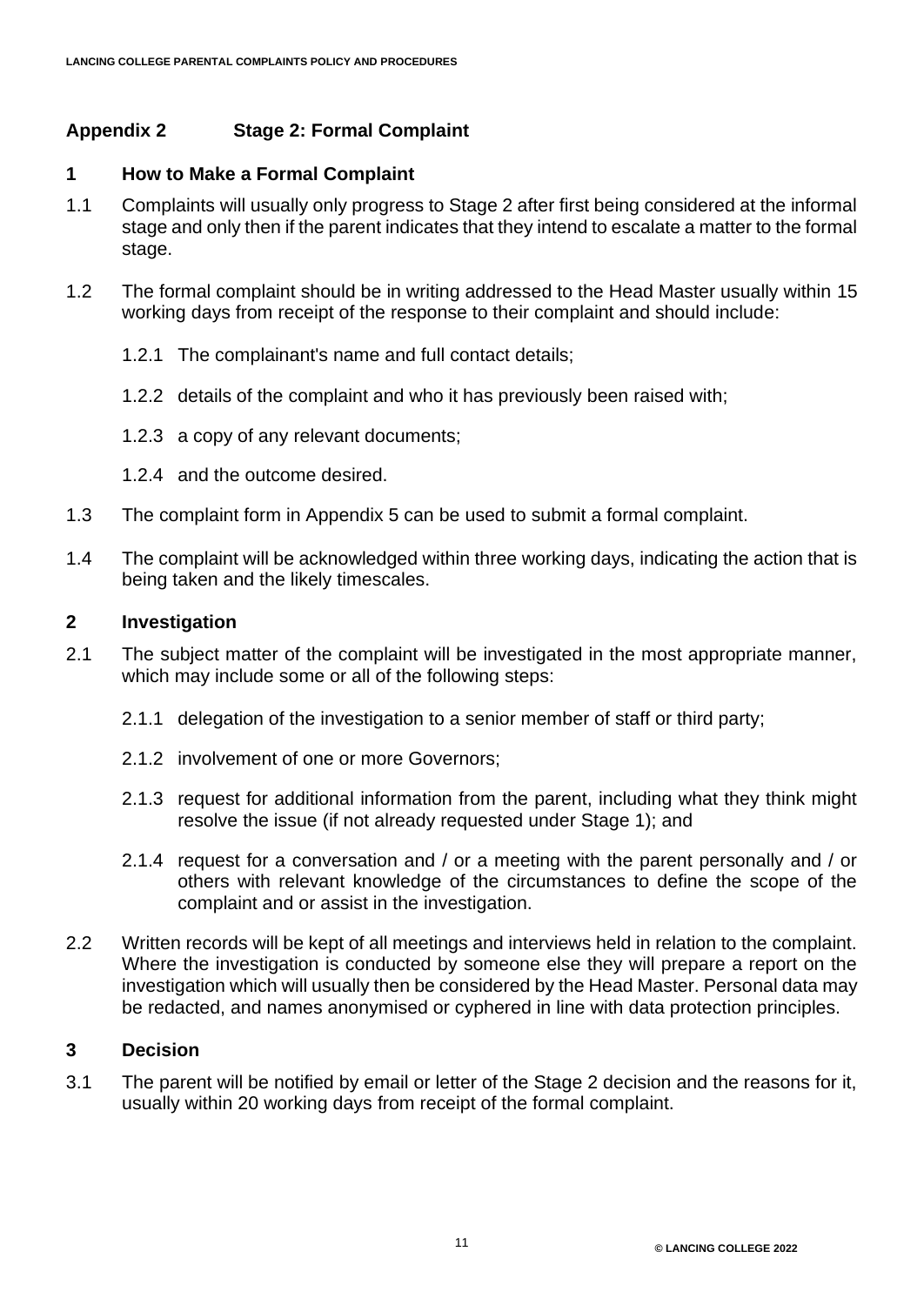3.2 If the parent is dissatisfied with the Stage 2 response to the complaint, the parent can request that the complaint be referred to a complaints panel under Stage 3, using the procedure set out in Appendix 3.

#### **4 Complaints about the Head**

- 4.1 The procedure for dealing with a formal complaint about the Head Master of the Senior School and Sixth Form or the Head of the Prep School is set out below:
	- 4.1.1 In the event that the complaint is about the Head Master, the complaint should be put in writing to the Chair of Governors. The complaint should include the same information referred to above.
	- 4.1.2 Chair of Governors will acknowledge the complaint within five working days of receipt and indicate the action that is being taken and the likely timescale. Such action may include an investigation and/or a meeting with the parent. The parent will usually receive a response to the complaint within 20 working days.
	- 4.1.3 In the event that the complaint is about the Head of a Lancing College Preparatory School, the complaint should be put in writing to the Head Master of Lancing College. The complaint should include the same information referred to above.
	- 4.1.4 The Head Master will acknowledge the complaint within five working days of receipt and indicate the action that is being taken and the likely timescale. Such action may include an investigation and/or a meeting with the parent. The parent will usually receive a response to the complaint within 20 working days.
	- 4.1.5 If the parent is dissatisfied with the response to the complaint, the parent can request that the complaint be referred to a complaints panel under Stage 3, using the procedure set out in Appendix 3.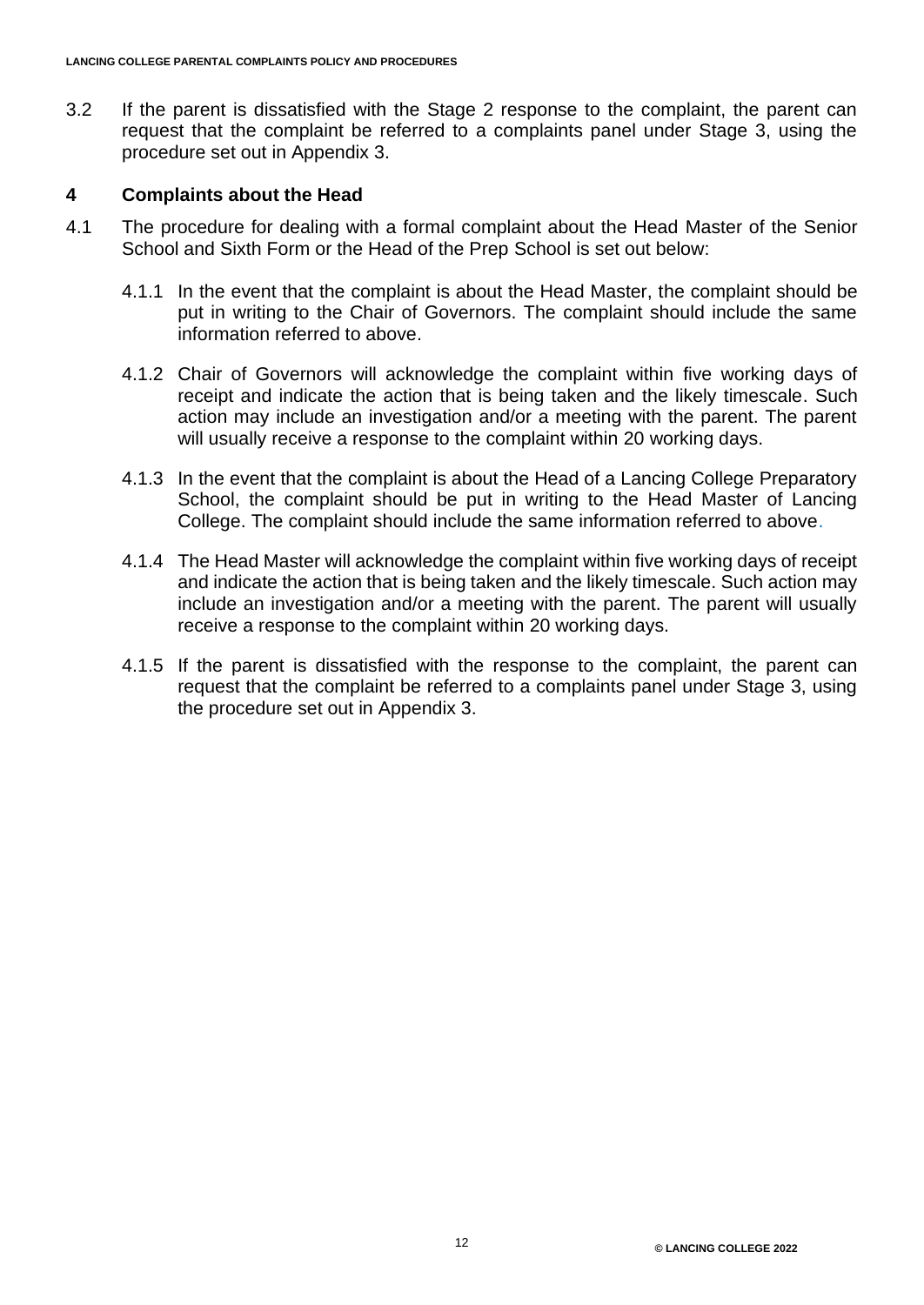# **Appendix 3 Stage 3: Complaints Panel**

## **1 Complaints Panel Hearing**

- 1.1 If a parent is dissatisfied with the Stage 2 response to the complaint, they can request a complaints panel hearing.
- 1.2 A complaints panel Hearing (Hearing) is a Hearing to review those elements of the decision made at stage 2 about which the parent remains dissatisfied. The panel is not obliged to consider any new complaints at this stage.

#### **2 How to Request a Hearing**

- 2.1 A request for a Hearing must be put in writing to the Clerk to the Governors and will usually only be considered if the procedure at Stage 2 has been completed.
- 2.2 The written request should usually be made within 20 working days from receipt of the stage 2 decision and should include:
	- 2.2.1 the complainant's name and full contact details;
	- 2.2.2 details of those aspects of the complaint about which the parent remains dissatisfied;
	- 2.2.3 copies of any relevant documents which the parent would like he panel to consider; and
	- 2.2.4 the outcome desired;
	- 2.2.5 whether the parent wishes to attend the hearing and if so, whether they propose to be accompanied.
- 2.3 If assistance with the request is required, for example because of a disability, please inform the Clerk to the Governors who will be happy to make appropriate arrangements.
- 2.4 The Clerk to the Governors will acknowledge the request for a Hearing in writing within five working days of receipt.
- 2.5 Every effort will be made to enable the Hearing to take place within 15 working days of receipt of the request.

#### **3 Planning the Hearing**

- 3.1 The Clerk to the Governors will send written notification to each party of the date, time and place of the Hearing at least ten working days before the date of the Hearing.
- 3.2 Copies of any documents (additional to those specified in 2.2.1 and 2.2.3) that the parent wishes the complaints panel to consider should be sent to the Clerk to the Governors] to be received at least seven working days prior to the Hearing.
- 3.3 The Clerk to the Governors will circulate a copy of the bundle of documents to be considered by the complaints panel to all parties at least five working days prior to the Hearing, unless shorter notice is agreed.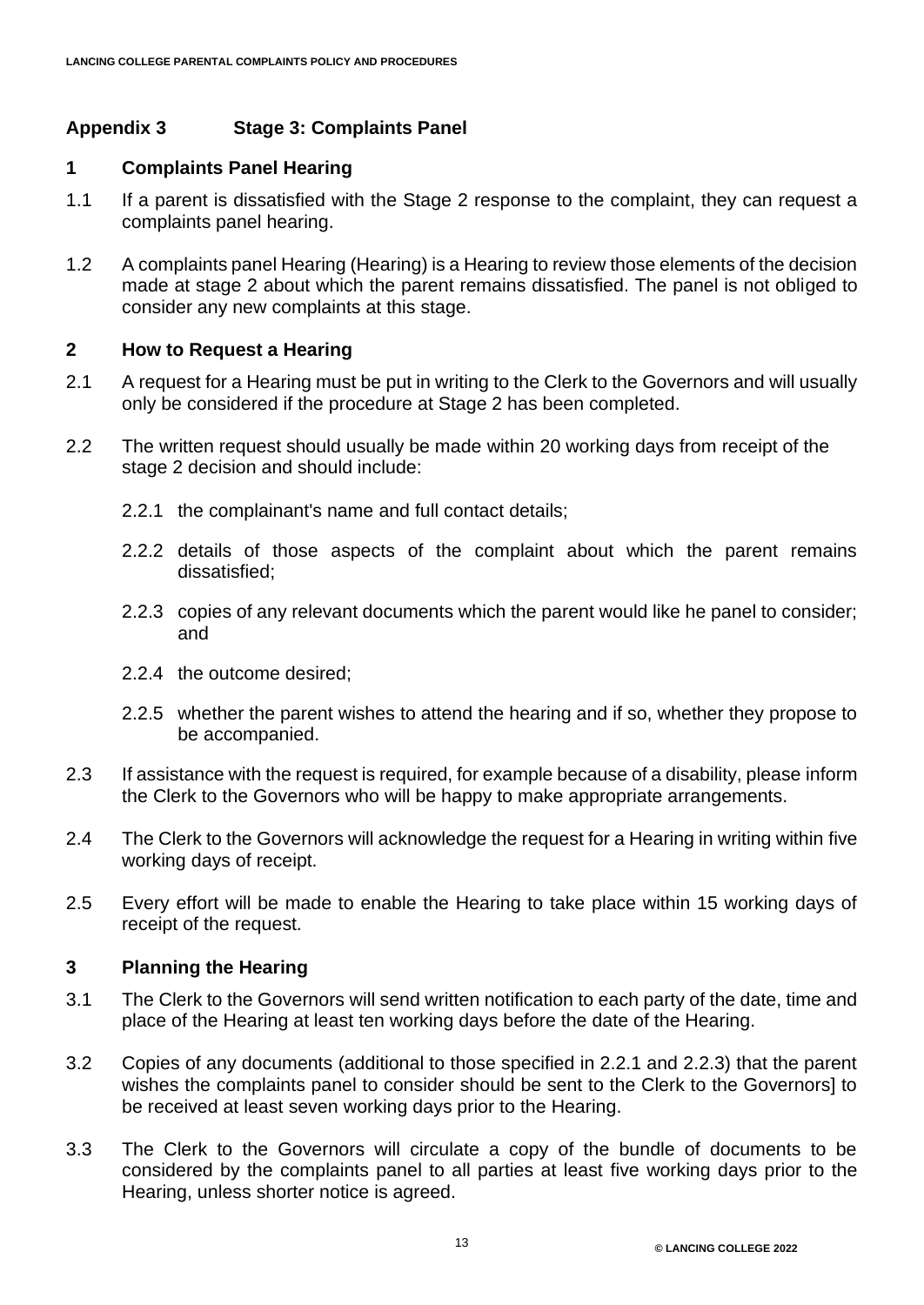- 3.4 The parent may be accompanied at the Hearing, for example by a relative or friend. The Hearing is an internal proceeding, not legal proceedings, and legal representation is unnecessary.
- 3.5 The parent should note that the complaints panel will wish to speak to him / her directly. If they are accompanied by a legally qualified person, that person will not be permitted to act as an advocate or to address the Hearing unless invited to do so by the Chair of the complaints panel.
- 3.6 A person will be appointed to take a minute of the Hearing.

# **4 Composition of the Complaints Panel**

- 4.1 The complaints panel will comprise at least three individuals who have no detailed prior knowledge of the circumstances of the complaint, including at least one panel member who is independent of the management and running of the College.
- 4.2 The parent may ask the Clerk to the Governors to inform them who has been appointed to sit on the complaints panel ahead of the Hearing. Fair consideration will be given to any reasonable objection to a particular member of the panel.
- 4.3 The Chair of the Governors will usually appoint one of the panel members to be the Chair of the panel throughout the proceedings.

# **5 Role of the Complaints Panel**

- 5.1 The role of the complaints panel is to establish the facts surrounding the complaints that remain in issue by considering:
	- 5.1.1 the documents provided by both parties; and
	- 5.1.2 any representations made by the parties;

to review the process and the decision reached at Stage 2, and to consider on the balance of probabilities, whether or not to uphold each complaint.

#### **6 The Hearing**

- 6.1 Unless prior to the commencement of the Hearing, a parent confirms that they are satisfied with the outcome of their complaint, the Hearing will proceed notwithstanding that the parent may decide not to attend. In these circumstances, the complaints panel will consider the parent's complaint in his / her absence [and issue findings on the substance of the complaint.
- 6.2 The panel will usually hear representations from the Stage 2 decision-maker and the Parent(s).
- 6.3 The Hearing is not a legal proceeding, and the complaints panel shall be under no obligation to hear oral evidence from witnesses to the issues complained of but may do so and / or may take written statements into account.
- 6.4 All statements made at the Hearing will be unsworn. The parties will be entitled to write their own notes for reference purposes.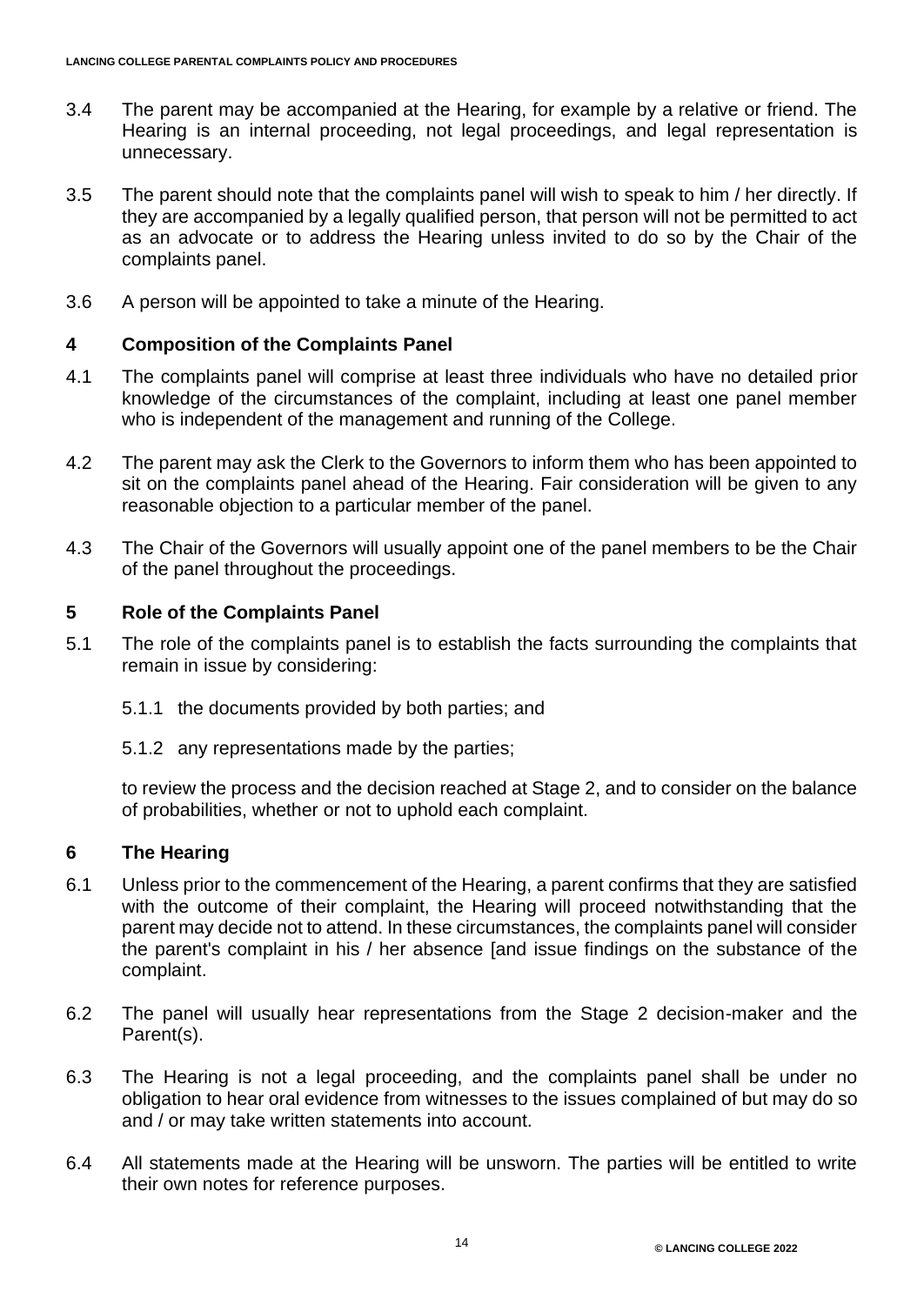- 6.5 All those present are expected to show courtesy, restraint and good manners. If they fail to do so and after due warning, the Hearing may be adjourned or terminated at the discretion of the Chair. Any person who is dissatisfied with any aspect of the way the Hearing is conducted must say so before the proceedings go any further and his / her comment will be minuted.
- 6.6 The Chair may, at his / her discretion, otherwise adjourn the Hearing if he / she considers it appropriate to do so. This may include an adjournment for welfare reasons, to enable additional information to be obtained and/or considered or for the parties to take legal advice on a specific issue arising.
- 6.7 When the Chair of the panel is satisfied that sufficient consideration has been given to the documentation provided and any representations made by the parties, he/she will conclude the Hearing.
- 6.8 A Hearing before the complaints panel is a private proceeding. No notes or other records or oral statements relating to the complaint, or any matter discussed in or arising from the proceeding shall be published or otherwise made available directly or indirectly to the press or other media.

# **7 Decision**

- 7.1 The complaints panel will make findings about each complaint on the balance of probabilities and may make recommendations.
- 7.2 It is not within the powers of the complaints panel to make any financial award, nor to impose sanctions on staff, pupils or parents, although the complaints panel may make recommendations about these issues.
- 7.3 The minutes of the complaints panel hearing, together with the complaints panel's findings and any recommendations will usually be provided in writing to the parents and, where relevant, the person complained about, within ten working days of the Hearing.

#### **8 Next Steps**

- 8.1 The decision of the Panel is final. There will be no further opportunity within the school for consideration of the complaint. The completion of Stage 3 represents the conclusion of the school's complaints procedure.
- 8.2 The school will however ensure that the panel decision is recorded appropriately and that any recommendations made in the course of a complaint are properly considered and actioned as appropriate.
- 8.3 The complaints panel's findings and any recommendations including any actions taken to implement them will also be available for inspection on the school premises by the Proprietor and the Head.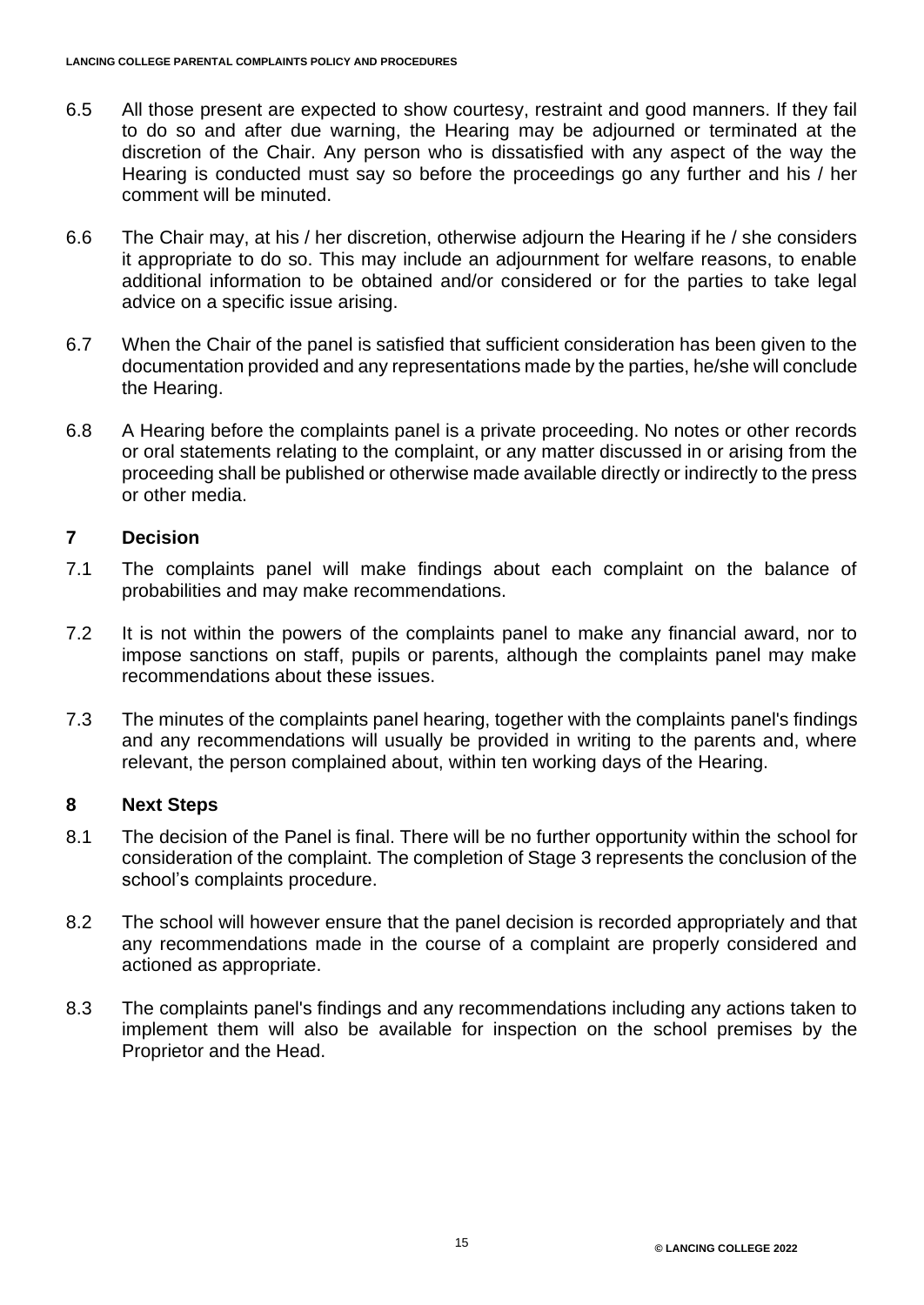# **Appendix 4 Unreasonable Complaints**

- **1** We are committed to dealing with all complaints fairly and impartially, and to providing a high-quality service to those who complain. We will not normally limit the contact complainants have with us. However, we do not expect our staff to tolerate unacceptable behaviour and will take action to protect staff from that behaviour, including that which is abusive, offensive or threatening.
- **2** Where repeated attempts are made by a parent to raise the same complaint after it has been considered at all three stages, this can be regarded as vexatious and outside the scope of the policy.
- **3** Unreasonable complaints are taken seriously by the College as they put a strain on valuable resources and hinder the progress of proper investigations.
- **4** We adopt the Department for Education's definition of unreasonable behaviour as that which hinders our consideration of complaints because of the frequency or nature of the complainant's contact with the College, such as if the complainant:
- 4.1 refuses to articulate their complaint or specify the grounds of a complaint or the outcomes sought by raising the complaint, despite offers of assistance;
- 4.2 refuses to co-operate with the complaints investigation process;
- 4.3 refuses to accept that certain issues are not within the scope of a complaints procedure;
- 4.4 insists on the complaint being dealt with in ways which are incompatible with the adopted complaints procedure or with good practice;
- 4.5 introduces trivial or irrelevant information which the complainant expects to be taken into account and commented on, or raises large numbers of detailed but unimportant questions, and insists they are fully answered, often immediately and to their own timescales;
- 4.6 makes unjustified complaints about staff who are trying to deal with the issues, and seeks to have them replaced;
- 4.7 changes the basis of the complaint as the investigation proceeds;
- 4.8 repeatedly makes the same complaint (despite previous investigations or responses concluding that the complaint is groundless or has been addressed);
- 4.9 refuses to accept the findings of the investigation into that complaint where the school's complaints procedure has been fully and properly implemented and completed;
- 4.10 seeks an unrealistic outcome;
- 4.11 makes excessive demands on school time by frequent, lengthy and complicated contact with staff regarding the complaint in person, in writing, by email and by telephone while the complaint is being dealt with;
- 4.12 uses threats to intimidate;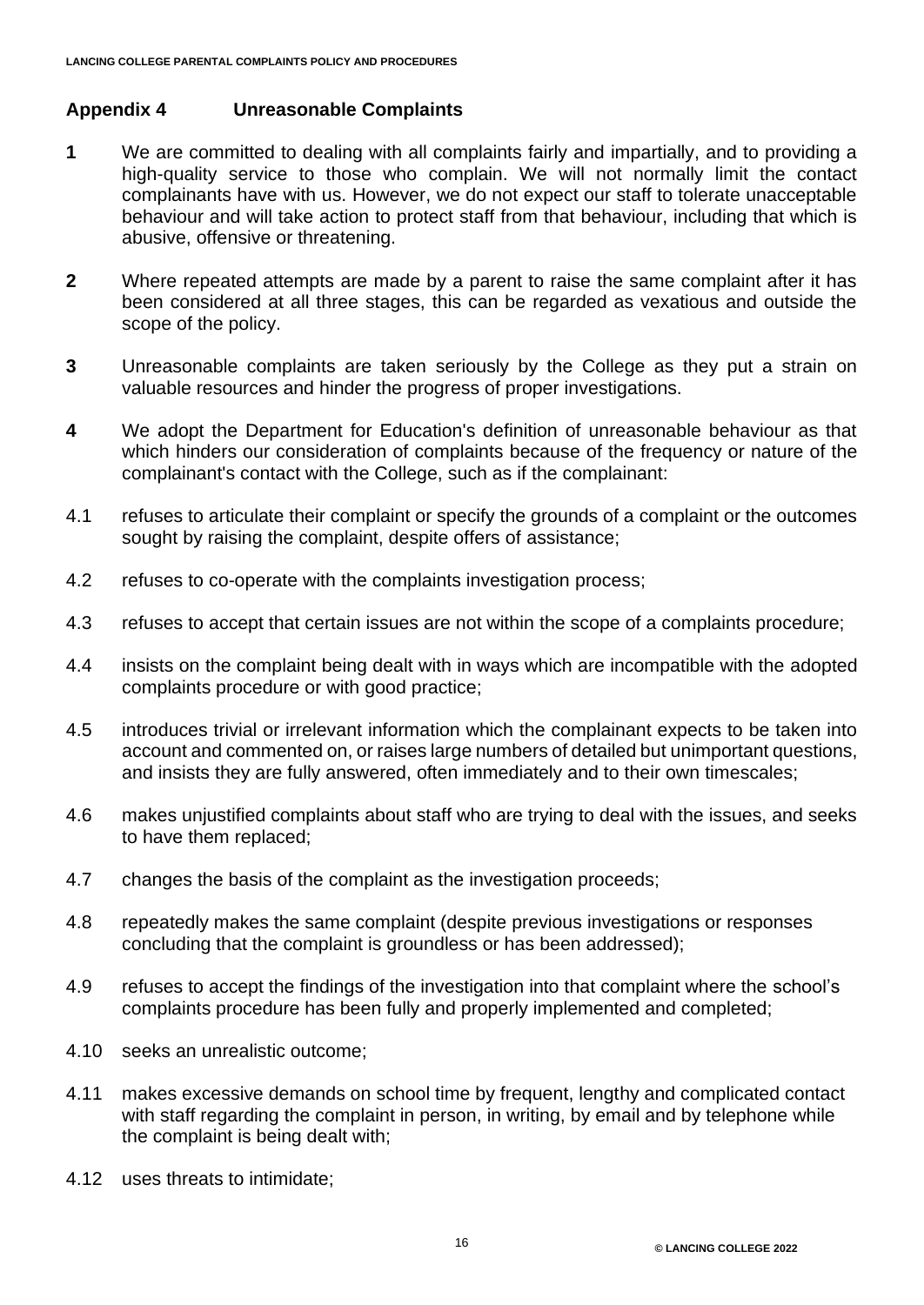- 4.13 uses abusive, offensive or discriminatory language or violence;
- 4.14 knowingly provides falsified information;
- 4.15 publishes unacceptable information on social media or other public forums.
- **5** A complaint may also be considered unreasonable if it is manifestly unjustified, inappropriate, or an improper use of formal procedure.
- **6** In assessing this, the College shall have regard to all the circumstances of the case and the nature of the complaint itself rather than the nature of the complainant. In assessing all of the circumstances of the case the College will consider a range of factors including:
- 6.1 whether a complaint has reasonable foundation;
- 6.2 the history and context of the complaint (and any evidence where relevant);
- 6.3 whether the time and cost of investigating the complaint is proportionate to the issue(s) complained of;
- 6.4 whether an investigation of the complaint is likely to cause a disproportionate or unjustified level of disruption, irritation or distress;
- 6.5 unexplained delay in raising a complaint or issue;
- 6.6 if the purpose of the complaint is to obtain an outcome which is unavailable via the complaints procedure, such as a claim for compensation, damages or a refund of fees paid;
- 6.7 any evidence of a complaint being brought for an improper purpose.
- **7** Whenever possible, the Head Master and / or Chair of Governors will discuss any concerns with the complainant informally before dismissing a complaint as unreasonable.
- **8** If the behaviour continues, the College will write to the complainant explaining that their behaviour is unreasonable and ask them to change it.
- **9** For complainants who excessively contact the College causing a significant level of disruption, the school may specify methods of communication and limit number of contacts in a communication plan. This will be reviewed after [• six] months.
- **10** In response to any serious incident of aggression or violence, the College will immediately inform the police and communicate its actions in writing. This may include barring an individual from the College.